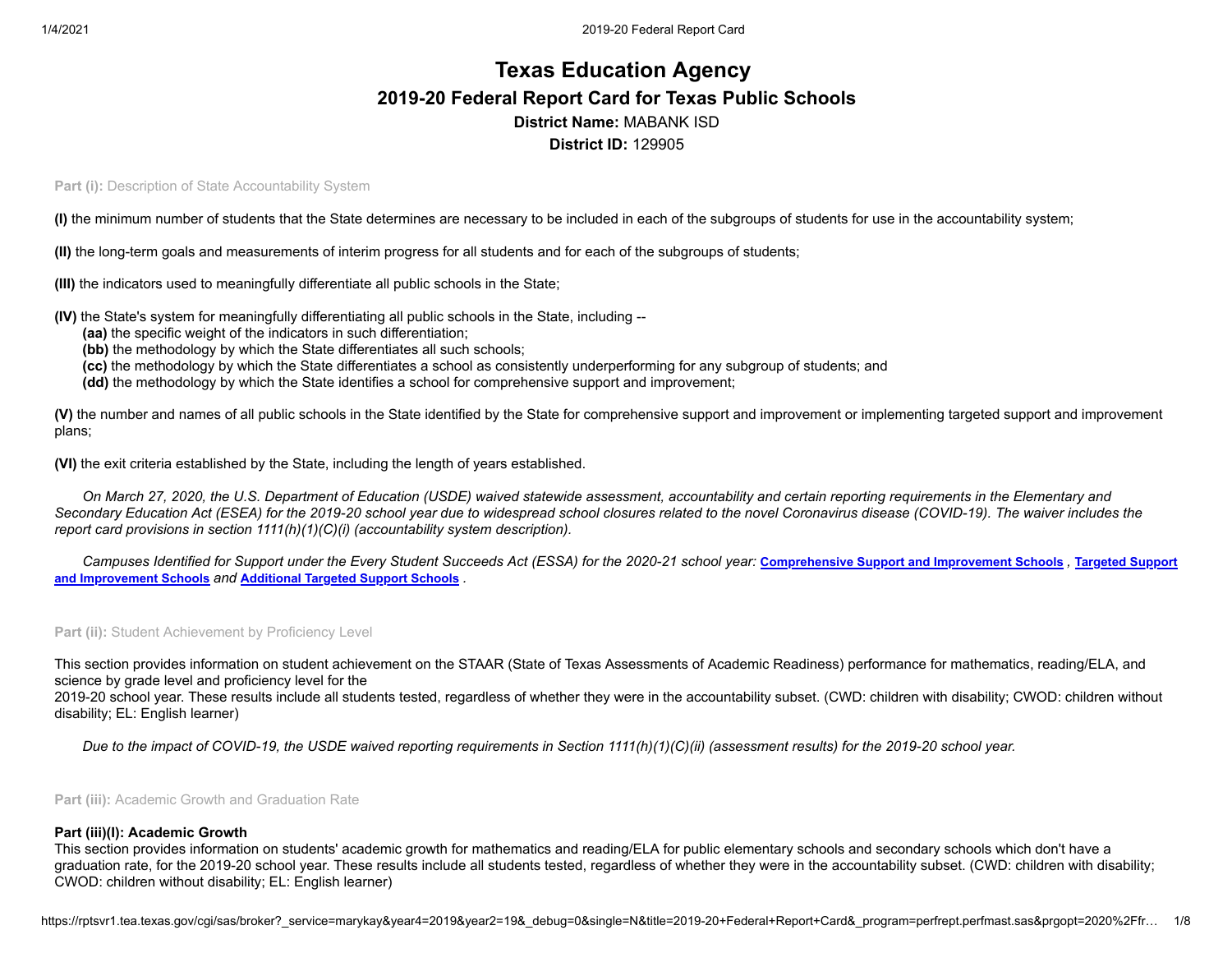#### 1/4/2021 2019-20 Federal Report Card

*Due to the impact of COVID-19, the USDE waived reporting requirements in Section 1111(h)(1)(C)(iii)(I) (other academic indicator results) for the 2019-20 school year.*

### **Part (iii)(II): Graduation Rate**

This section provides information on high school graduation rates for the class of 2019.

|                                                                     | All   | <b>African</b>                    |         |        | American |                          | <b>Pacific</b>           | Two or<br>More           | Econ          |            |                          |                          | <b>Foster</b>     |
|---------------------------------------------------------------------|-------|-----------------------------------|---------|--------|----------|--------------------------|--------------------------|--------------------------|---------------|------------|--------------------------|--------------------------|-------------------|
|                                                                     |       | <b>Students American Hispanic</b> |         | White  | Indian   | Asian                    | <b>Islander</b>          | Races                    | <b>Disady</b> | <b>CWD</b> | EL^                      | Homeless <sup>^</sup>    | Care <sup>^</sup> |
| <b>Federal Graduation Rates</b>                                     |       |                                   |         |        |          |                          |                          |                          |               |            |                          |                          |                   |
| 4-year Longitudinal Cohort Graduation Rate (Gr 9-12): Class of 2019 |       |                                   |         |        |          |                          |                          |                          |               |            |                          |                          |                   |
| All Students                                                        | 97.8% | 85.7%                             | 97.5%   | 98.1%  | -        | *                        |                          | 100.0%                   | 98.0%         | 88.9%      | 80.0%                    | 100.0%                   |                   |
| <b>CWD</b>                                                          | 88.9% | $\star$                           | $\star$ | 86.4%  | -        | $\,$                     |                          |                          | 88.2%         | 88.9%      | $\overline{\phantom{a}}$ |                          |                   |
| <b>CWOD</b>                                                         | 98.8% | 83.3%                             | 97.4%   | 99.5%  |          |                          |                          | 100.0%                   | 99.2%         | -          | 80.0%                    | 100.0%                   |                   |
| EL <sup>^</sup>                                                     | 80.0% | $\overline{\phantom{a}}$          | 80.0%   | $\sim$ | -        | $\overline{\phantom{0}}$ | $\overline{\phantom{0}}$ | $\overline{\phantom{0}}$ |               |            | 80.0%                    | $\overline{\phantom{0}}$ |                   |
| Male                                                                | 97.9% |                                   | 95.8%   | 98.3%  | -        | *                        |                          |                          | 97.4%         | 94.1%      |                          | $\star$                  |                   |
| Female                                                              | 97.6% |                                   | 100.0%  | 98.0%  | -        |                          |                          | 100.0%                   | 98.6%         | 80.0%      |                          | 100.0%                   |                   |

'\*' Indicates results are masked due to small numbers to protect student confidentiality.

'-' Indicates there are no students in the group.

'^' Ever in grades 9-12

#### **Part (iv): English Language Proficiency**

This section provides information on the number and percentage of English learners achieving English language proficiency based on the 2020 TELPAS (Texas English Language Proficiency Assessment System) data.(EL: English learner)

*Due to the impact of COVID-19, the USDE waived reporting requirements in Section 1111(h)(1)(C)(iv) (English language proficiency results) for the 2019-20 school year.*

#### Part (v): School Quality or Student Success (SQSS)

This section provides information on the other indicator of school quality or student success, which is college, career and military readiness (CCMR) for high schools and average performance rate of the three STAAR performance levels of all students, regardless of whether they were in the accountability subset, for elementary and secondary schools without a graduation rate. (CWD: children with disability; EL: English learner)

*Due to the impact of COVID-19, the USDE waived reporting requirements in Section 1111(h)(1)(C)(v) (school quality or student success indicator results) for the 2019-20 school year for elementary schools and secondary schools without a graduation rate. For secondary schools with CCMR (college, career, and military readiness) data, the results are reported.*

| <b>School Quality (College, Career, and Military Readiness Performance)</b> | All<br><b>Students</b> | <b>African</b><br>American Hispanic |     | White | American<br>Indian | Asian | <b>Pacific</b><br><b>Islander</b> | Two or More<br>Races | Econ<br><b>Disady</b> | <b>CWD</b> | EL |
|-----------------------------------------------------------------------------|------------------------|-------------------------------------|-----|-------|--------------------|-------|-----------------------------------|----------------------|-----------------------|------------|----|
| %Students meeting CCMR                                                      | 89%                    | 71%                                 | 86% | 90%   | $\blacksquare$     |       |                                   | 89%                  | 87%                   | 89%        |    |

'\*' Indicates results are masked due to small numbers to protect student confidentiality.

'-' Indicates there are no students in the group.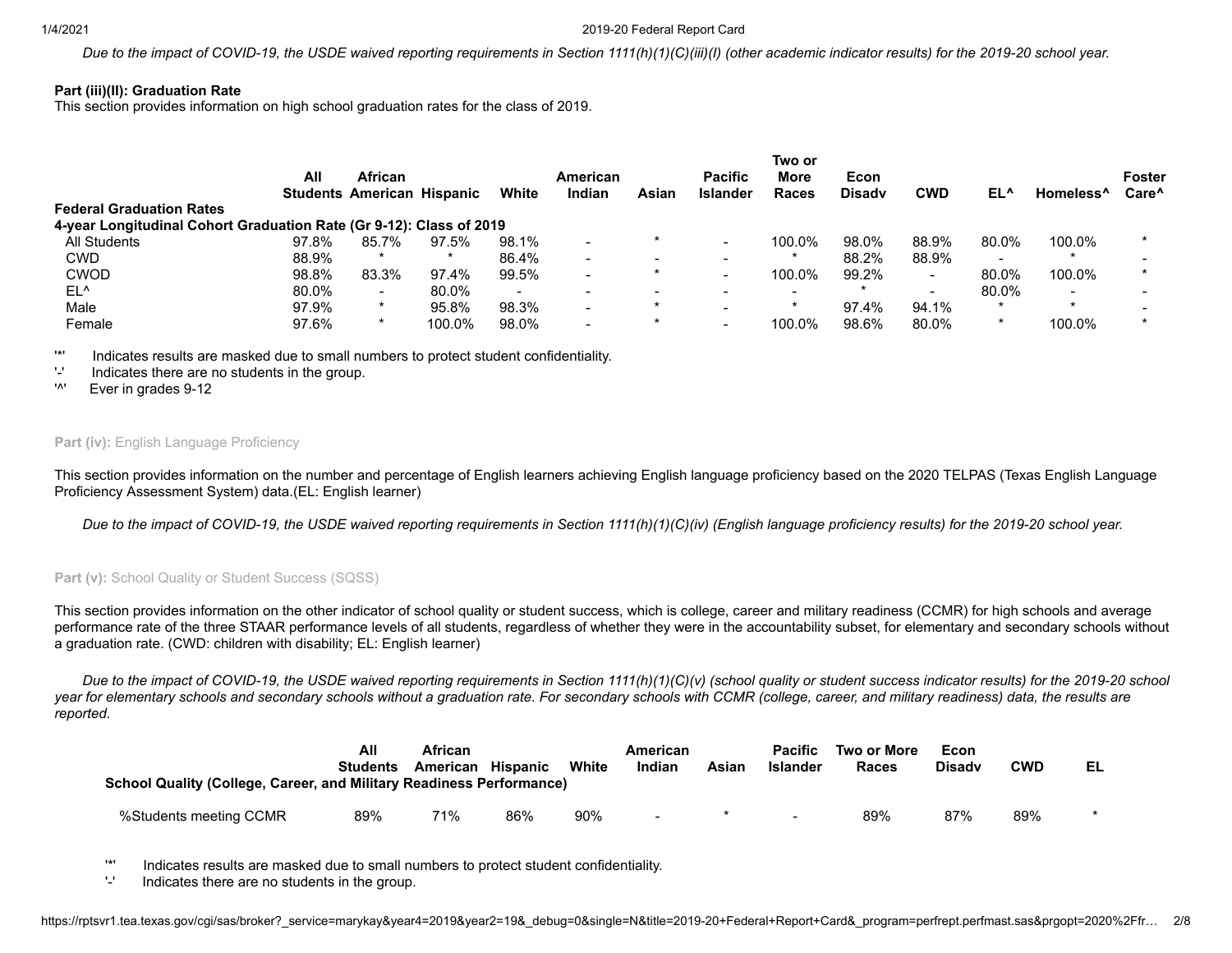### **Part (vi): Goal Meeting Status**

This section provides information on the progress of all students and each student group toward meeting the long-term goals or interim objectives on STAAR academic performance, federal graduation rate, and English learners' language proficiency. (CWD: children with disability; EL: English learner)

*Due to the impact of COVID-19, the USDE waived reporting requirements in Section 1111(h)(1)(C)(vi) (progress toward meeting long-term goals and measurements of interim progress) for the 2019-20 school year.*

### **Part (vii):** STAAR Participation

This section provides the percentage of students assessed and not assessed on STAAR for mathematics, reading/ELA, and science. (CWD: children with disability; CWOD: children without disability; EL: English learner)

*Due to the impact of COVID-19, the USDE waived reporting requirements in Section 1111(h)(1)(C)(vii) (percentage of students assessed and not assessed) for the 2019-20 school year.*

#### **Part (viii):** Civil Rights Data

Part (viii)(I) This section provides information from the 2017-18 Civil Right Data Collection (CRDC) surveys, submitted by school districts to the Office for Civil Rights on measures of school quality, climate, and safety, including counts of in-school suspensions, out-of-school suspensions, expulsions, school related arrests, referrals to law enforcement, chronic absenteeism (including both excused and unexcused absences), incidences of violence, including bullying and harassment. (EL: English learner)

|                                         |        |          |                  |              |       |                     |          |                 |                       |                         |                         | <b>Students</b><br>with         |
|-----------------------------------------|--------|----------|------------------|--------------|-------|---------------------|----------|-----------------|-----------------------|-------------------------|-------------------------|---------------------------------|
|                                         |        | Total    | <b>African</b>   |              |       | Indian or<br>Alaska |          | <b>Pacific</b>  | Two or<br><b>More</b> |                         | <b>Students</b><br>with | <b>Disabilities</b><br>(Section |
|                                         |        | students | American         | Hispanic     | White | <b>Native</b>       | Asian    | <b>Islander</b> | Races                 | EL.                     | <b>Disabilities</b>     | 504)                            |
| <b>Students Without Disabilities</b>    |        |          |                  |              |       |                     |          |                 |                       |                         |                         |                                 |
| In-School Suspensions                   |        |          |                  |              |       |                     |          |                 |                       |                         |                         |                                 |
|                                         | Male   | 368      |                  | 39           | 305   | 0                   | 3        | 0               | 14                    | 5                       |                         |                                 |
|                                         | Female | 125      | $\overline{c}$   | 14           | 102   |                     | 0        | 0               | 6                     |                         |                         |                                 |
|                                         | Total  | 493      | $\boldsymbol{9}$ | 53           | 407   |                     | 3        | $\mathbf 0$     | 20                    | 6                       |                         |                                 |
| Out-of-School Suspensions               |        |          |                  |              |       |                     |          |                 |                       |                         |                         |                                 |
|                                         | Male   | 103      | 3                | 13           | 80    | 0                   | 0        | 0               |                       | 2                       |                         |                                 |
|                                         | Female | 21       | 3                | 0            | 18    | 0                   | 0        | 0               | 0                     | 0                       |                         |                                 |
|                                         | Total  | 124      | $\,6\,$          | 13           | 98    | 0                   | 0        | $\mathbf 0$     | $\overline{ }$        | $\overline{2}$          |                         |                                 |
| <b>Expulsions</b>                       |        |          |                  |              |       |                     |          |                 |                       |                         |                         |                                 |
| <b>With Educational Services</b>        | Male   | 39       | 0                |              | 25    | 0                   | 0        | 0               |                       | $\overline{2}$          |                         |                                 |
|                                         | Female | 13       | 3                |              | 6     |                     | 0        | 0               | $\overline{2}$        | 0                       |                         |                                 |
|                                         | Total  | 52       | 3                | 8            | 31    |                     | 0        | 0               | 9                     | $\overline{\mathbf{c}}$ |                         |                                 |
| Without Educational                     | Male   | 0        | $\mathbf 0$      | $\mathbf{0}$ | 0     | 0                   | 0        | $\mathbf 0$     | 0                     | 0                       |                         |                                 |
| Services                                |        |          |                  |              |       |                     |          |                 |                       |                         |                         |                                 |
|                                         | Female | 0        | 0                | 0            | 0     | 0                   | 0        | 0               | 0                     | 0                       |                         |                                 |
|                                         | Total  | 0        | $\pmb{0}$        | 0            | 0     | 0                   | 0        | $\pmb{0}$       | 0                     | 0                       |                         |                                 |
| Under Zero Tolerance<br><b>Policies</b> | Male   | 0        | $\mathbf 0$      | $\mathbf{0}$ | 0     | 0                   | $\Omega$ | $\mathbf 0$     | 0                     | $\mathbf 0$             |                         |                                 |
|                                         | Female | 0        | $\pmb{0}$        | 0            | 0     | 0                   | 0        | 0               | 0                     | 0                       |                         |                                 |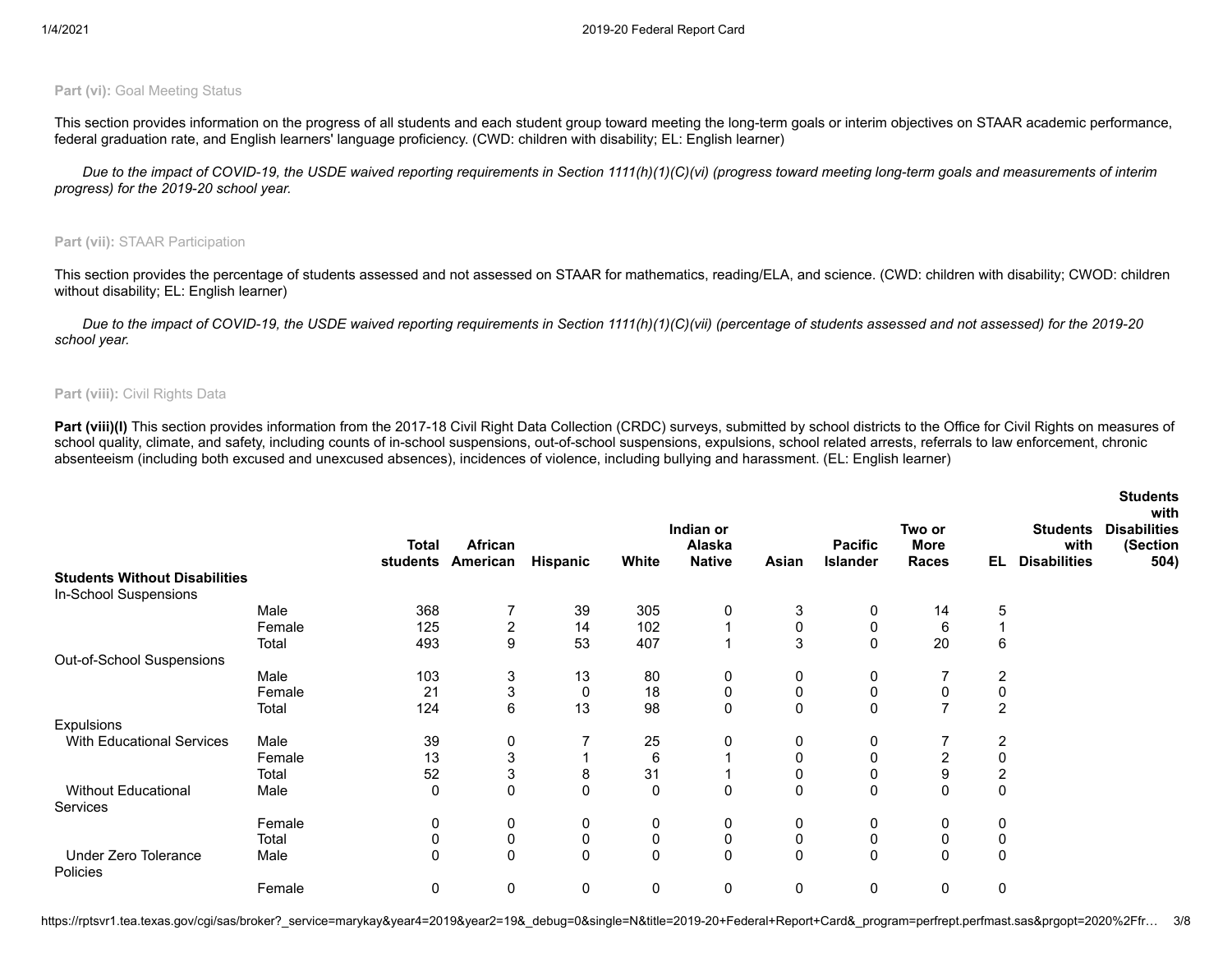| Indian or<br><b>Disabilities</b><br>Two or<br><b>Students</b><br>African<br>Alaska<br><b>Pacific</b><br><b>More</b><br>with<br>(Section<br><b>Total</b><br><b>Hispanic</b><br><b>Native</b><br><b>EL</b> Disabilities<br>students<br>American<br>White<br>Asian<br>Islander<br><b>Races</b><br>504)<br>Total<br>$\Omega$<br>0<br>0<br>$\mathbf 0$<br>$\Omega$<br>0<br>0<br>0<br>0<br><b>School-Related Arrests</b><br>Male<br>$\pmb{0}$<br>0<br>$\pmb{0}$<br>$\pmb{0}$<br>0<br>$\pmb{0}$<br>0<br>0<br>0<br>$\mathbf 0$<br>0<br>$\mathsf 0$<br>0<br>$\pmb{0}$<br>0<br>$\pmb{0}$<br>$\pmb{0}$<br>$\pmb{0}$<br>Female<br>0<br>$\pmb{0}$<br>0<br>0<br>$\pmb{0}$<br>0<br>$\pmb{0}$<br>Total<br>0<br>0<br>Referrals to Law Enforcement<br>Male<br>0<br>0<br>0<br>0<br>0<br>0<br>0<br>0<br>$\pmb{0}$<br>Female<br>0<br>0<br>0<br>0<br>0<br>0<br>0<br>0<br>0<br>Total<br>$\mathbf 0$<br>0<br>$\mathbf 0$<br>0<br>$\mathbf 0$<br>$\mathbf 0$<br>0<br>0<br>$\mathbf 0$<br><b>Students With Disabilities</b><br>In-School Suspensions<br>Male<br>78<br>3<br>60<br>3<br>$\overline{\mathbf{c}}$<br>3<br>12 <sup>°</sup><br>0<br>0<br>0<br>17<br>$\pmb{0}$<br>$\pmb{0}$<br>Female<br>0<br>$\overline{4}$<br>12<br>0<br>0<br>$\mathbf{1}$<br>0<br>72<br>$\overline{c}$<br>Total<br>95<br>3<br>16<br>0<br>0<br>$\mathbf 0$<br>4<br>3<br>Out-of-School Suspensions<br>Male<br>34<br>3<br>29<br>0<br>0<br>$\overline{c}$<br>$\mathbf 1$<br>$\mathbf 0$<br>0<br>1<br>$\pmb{0}$<br>Female<br>6<br>0<br>0<br>5<br>0<br>0<br>$\mathbf 0$<br>0<br>$\mathbf{1}$<br>34<br>$\overline{2}$<br>$\overline{2}$<br>Total<br>40<br>$\mathbf{1}$<br>3<br>$\mathbf 0$<br>$\mathbf 0$<br>$\mathbf 0$<br>$\mathbf{0}$<br>Expulsions<br><b>With Educational Services</b><br>$\overline{c}$<br>$\boldsymbol{2}$<br>Male<br>16<br>$\overline{c}$<br>12<br>$\mathbf 0$<br>0<br>$\mathbf 0$<br>0<br>0<br>0<br>$\boldsymbol{2}$<br>0<br>$\mathbf 0$<br>Female<br>$\overline{2}$<br>$\mathbf 0$<br>0<br>$\mathbf 0$<br>$\mathbf 0$<br>$\overline{a}$<br>$\mathbf 0$<br>$\overline{\mathbf{c}}$<br>$\boldsymbol{2}$<br>Total<br>18<br>0<br>14<br>0<br>$\mathbf 0$<br>Without Educational<br>$\mathbf 0$<br>0<br>$\mathbf 0$<br>0<br>$\mathbf 0$<br>$\mathbf 0$<br>0<br>$\mathbf 0$<br>Male<br>$\mathbf 0$<br>$\mathbf{0}$<br>Services<br>Female<br>0<br>0<br>0<br>0<br>$\mathbf 0$<br>$\pmb{0}$<br>$\mathbf 0$<br>0<br>$\pmb{0}$<br>0<br>0<br>$\pmb{0}$<br>$\pmb{0}$<br>0<br>Total<br>0<br>0<br>$\mathbf 0$<br>$\mathbf 0$<br>$\pmb{0}$<br>$\mathbf 0$<br>Under Zero Tolerance<br>$\mathbf{0}$<br>$\mathbf 0$<br>$\Omega$<br>$\Omega$<br>$\mathbf{0}$<br>$\mathbf 0$<br>$\mathbf 0$<br>0<br>$\Omega$<br>$\Omega$<br>Male<br>Policies<br>Female<br>0<br>$\pmb{0}$<br>$\pmb{0}$<br>0<br>0<br>0<br>$\pmb{0}$<br>0<br>0<br>0<br>0<br>$\pmb{0}$<br>$\mathbf 0$<br>0<br>$\pmb{0}$<br>$\pmb{0}$<br>0<br>$\Omega$<br>$\mathbf 0$<br>Total<br>0<br><b>School-Related Arrests</b><br>0<br>0<br>$\pmb{0}$<br>0<br>$\pmb{0}$<br>0<br>$\pmb{0}$<br>$\pmb{0}$<br>$\pmb{0}$<br>Male<br>0<br>Female<br>0<br>0<br>0<br>0<br>0<br>0<br>0<br>0<br>0<br>0<br>Total<br>$\mathbf 0$<br>0<br>0<br>$\mathbf 0$<br>$\mathbf 0$<br>0<br>0<br>$\mathbf 0$<br>$\mathbf 0$<br>0<br>Referrals to Law Enforcement<br>Male<br>$\pmb{0}$<br>0<br>0<br>0<br>0<br>0<br>0<br>0<br>0<br>0<br>0<br>Female<br>0<br>0<br>0<br>0<br>0<br>$\pmb{0}$<br>0<br>$\pmb{0}$<br>0<br>$\mathbf 0$<br>0<br>$\mathbf 0$<br>$\mathbf{0}$<br>$\Omega$<br>$\mathbf{0}$<br>$\mathbf 0$<br>0<br>$\mathbf{0}$<br>Total<br>0<br><b>All Students</b><br><b>Chronic Absenteeism</b><br>Male<br>165<br>2<br>19<br>140<br>45<br>4<br>$\overline{\phantom{a}}$ |  |  |  |  |  |  | <b>Students</b> |
|------------------------------------------------------------------------------------------------------------------------------------------------------------------------------------------------------------------------------------------------------------------------------------------------------------------------------------------------------------------------------------------------------------------------------------------------------------------------------------------------------------------------------------------------------------------------------------------------------------------------------------------------------------------------------------------------------------------------------------------------------------------------------------------------------------------------------------------------------------------------------------------------------------------------------------------------------------------------------------------------------------------------------------------------------------------------------------------------------------------------------------------------------------------------------------------------------------------------------------------------------------------------------------------------------------------------------------------------------------------------------------------------------------------------------------------------------------------------------------------------------------------------------------------------------------------------------------------------------------------------------------------------------------------------------------------------------------------------------------------------------------------------------------------------------------------------------------------------------------------------------------------------------------------------------------------------------------------------------------------------------------------------------------------------------------------------------------------------------------------------------------------------------------------------------------------------------------------------------------------------------------------------------------------------------------------------------------------------------------------------------------------------------------------------------------------------------------------------------------------------------------------------------------------------------------------------------------------------------------------------------------------------------------------------------------------------------------------------------------------------------------------------------------------------------------------------------------------------------------------------------------------------------------------------------------------------------------------------------------------------------------------------------------------------------------------------------------------------------------------------------------------------------------------------------------------------------------------------------------------------------------------------------------------------------------------------------------------------------------------------------------------------------------------------------------------------------------------------------------------------------------------------------------------------------------------------------------------------------------------------------------------------------|--|--|--|--|--|--|-----------------|
|                                                                                                                                                                                                                                                                                                                                                                                                                                                                                                                                                                                                                                                                                                                                                                                                                                                                                                                                                                                                                                                                                                                                                                                                                                                                                                                                                                                                                                                                                                                                                                                                                                                                                                                                                                                                                                                                                                                                                                                                                                                                                                                                                                                                                                                                                                                                                                                                                                                                                                                                                                                                                                                                                                                                                                                                                                                                                                                                                                                                                                                                                                                                                                                                                                                                                                                                                                                                                                                                                                                                                                                                                                                      |  |  |  |  |  |  | with            |
|                                                                                                                                                                                                                                                                                                                                                                                                                                                                                                                                                                                                                                                                                                                                                                                                                                                                                                                                                                                                                                                                                                                                                                                                                                                                                                                                                                                                                                                                                                                                                                                                                                                                                                                                                                                                                                                                                                                                                                                                                                                                                                                                                                                                                                                                                                                                                                                                                                                                                                                                                                                                                                                                                                                                                                                                                                                                                                                                                                                                                                                                                                                                                                                                                                                                                                                                                                                                                                                                                                                                                                                                                                                      |  |  |  |  |  |  |                 |
|                                                                                                                                                                                                                                                                                                                                                                                                                                                                                                                                                                                                                                                                                                                                                                                                                                                                                                                                                                                                                                                                                                                                                                                                                                                                                                                                                                                                                                                                                                                                                                                                                                                                                                                                                                                                                                                                                                                                                                                                                                                                                                                                                                                                                                                                                                                                                                                                                                                                                                                                                                                                                                                                                                                                                                                                                                                                                                                                                                                                                                                                                                                                                                                                                                                                                                                                                                                                                                                                                                                                                                                                                                                      |  |  |  |  |  |  |                 |
|                                                                                                                                                                                                                                                                                                                                                                                                                                                                                                                                                                                                                                                                                                                                                                                                                                                                                                                                                                                                                                                                                                                                                                                                                                                                                                                                                                                                                                                                                                                                                                                                                                                                                                                                                                                                                                                                                                                                                                                                                                                                                                                                                                                                                                                                                                                                                                                                                                                                                                                                                                                                                                                                                                                                                                                                                                                                                                                                                                                                                                                                                                                                                                                                                                                                                                                                                                                                                                                                                                                                                                                                                                                      |  |  |  |  |  |  |                 |
|                                                                                                                                                                                                                                                                                                                                                                                                                                                                                                                                                                                                                                                                                                                                                                                                                                                                                                                                                                                                                                                                                                                                                                                                                                                                                                                                                                                                                                                                                                                                                                                                                                                                                                                                                                                                                                                                                                                                                                                                                                                                                                                                                                                                                                                                                                                                                                                                                                                                                                                                                                                                                                                                                                                                                                                                                                                                                                                                                                                                                                                                                                                                                                                                                                                                                                                                                                                                                                                                                                                                                                                                                                                      |  |  |  |  |  |  |                 |
|                                                                                                                                                                                                                                                                                                                                                                                                                                                                                                                                                                                                                                                                                                                                                                                                                                                                                                                                                                                                                                                                                                                                                                                                                                                                                                                                                                                                                                                                                                                                                                                                                                                                                                                                                                                                                                                                                                                                                                                                                                                                                                                                                                                                                                                                                                                                                                                                                                                                                                                                                                                                                                                                                                                                                                                                                                                                                                                                                                                                                                                                                                                                                                                                                                                                                                                                                                                                                                                                                                                                                                                                                                                      |  |  |  |  |  |  |                 |
|                                                                                                                                                                                                                                                                                                                                                                                                                                                                                                                                                                                                                                                                                                                                                                                                                                                                                                                                                                                                                                                                                                                                                                                                                                                                                                                                                                                                                                                                                                                                                                                                                                                                                                                                                                                                                                                                                                                                                                                                                                                                                                                                                                                                                                                                                                                                                                                                                                                                                                                                                                                                                                                                                                                                                                                                                                                                                                                                                                                                                                                                                                                                                                                                                                                                                                                                                                                                                                                                                                                                                                                                                                                      |  |  |  |  |  |  |                 |
|                                                                                                                                                                                                                                                                                                                                                                                                                                                                                                                                                                                                                                                                                                                                                                                                                                                                                                                                                                                                                                                                                                                                                                                                                                                                                                                                                                                                                                                                                                                                                                                                                                                                                                                                                                                                                                                                                                                                                                                                                                                                                                                                                                                                                                                                                                                                                                                                                                                                                                                                                                                                                                                                                                                                                                                                                                                                                                                                                                                                                                                                                                                                                                                                                                                                                                                                                                                                                                                                                                                                                                                                                                                      |  |  |  |  |  |  |                 |
|                                                                                                                                                                                                                                                                                                                                                                                                                                                                                                                                                                                                                                                                                                                                                                                                                                                                                                                                                                                                                                                                                                                                                                                                                                                                                                                                                                                                                                                                                                                                                                                                                                                                                                                                                                                                                                                                                                                                                                                                                                                                                                                                                                                                                                                                                                                                                                                                                                                                                                                                                                                                                                                                                                                                                                                                                                                                                                                                                                                                                                                                                                                                                                                                                                                                                                                                                                                                                                                                                                                                                                                                                                                      |  |  |  |  |  |  |                 |
|                                                                                                                                                                                                                                                                                                                                                                                                                                                                                                                                                                                                                                                                                                                                                                                                                                                                                                                                                                                                                                                                                                                                                                                                                                                                                                                                                                                                                                                                                                                                                                                                                                                                                                                                                                                                                                                                                                                                                                                                                                                                                                                                                                                                                                                                                                                                                                                                                                                                                                                                                                                                                                                                                                                                                                                                                                                                                                                                                                                                                                                                                                                                                                                                                                                                                                                                                                                                                                                                                                                                                                                                                                                      |  |  |  |  |  |  |                 |
|                                                                                                                                                                                                                                                                                                                                                                                                                                                                                                                                                                                                                                                                                                                                                                                                                                                                                                                                                                                                                                                                                                                                                                                                                                                                                                                                                                                                                                                                                                                                                                                                                                                                                                                                                                                                                                                                                                                                                                                                                                                                                                                                                                                                                                                                                                                                                                                                                                                                                                                                                                                                                                                                                                                                                                                                                                                                                                                                                                                                                                                                                                                                                                                                                                                                                                                                                                                                                                                                                                                                                                                                                                                      |  |  |  |  |  |  |                 |
|                                                                                                                                                                                                                                                                                                                                                                                                                                                                                                                                                                                                                                                                                                                                                                                                                                                                                                                                                                                                                                                                                                                                                                                                                                                                                                                                                                                                                                                                                                                                                                                                                                                                                                                                                                                                                                                                                                                                                                                                                                                                                                                                                                                                                                                                                                                                                                                                                                                                                                                                                                                                                                                                                                                                                                                                                                                                                                                                                                                                                                                                                                                                                                                                                                                                                                                                                                                                                                                                                                                                                                                                                                                      |  |  |  |  |  |  |                 |
|                                                                                                                                                                                                                                                                                                                                                                                                                                                                                                                                                                                                                                                                                                                                                                                                                                                                                                                                                                                                                                                                                                                                                                                                                                                                                                                                                                                                                                                                                                                                                                                                                                                                                                                                                                                                                                                                                                                                                                                                                                                                                                                                                                                                                                                                                                                                                                                                                                                                                                                                                                                                                                                                                                                                                                                                                                                                                                                                                                                                                                                                                                                                                                                                                                                                                                                                                                                                                                                                                                                                                                                                                                                      |  |  |  |  |  |  |                 |
|                                                                                                                                                                                                                                                                                                                                                                                                                                                                                                                                                                                                                                                                                                                                                                                                                                                                                                                                                                                                                                                                                                                                                                                                                                                                                                                                                                                                                                                                                                                                                                                                                                                                                                                                                                                                                                                                                                                                                                                                                                                                                                                                                                                                                                                                                                                                                                                                                                                                                                                                                                                                                                                                                                                                                                                                                                                                                                                                                                                                                                                                                                                                                                                                                                                                                                                                                                                                                                                                                                                                                                                                                                                      |  |  |  |  |  |  |                 |
|                                                                                                                                                                                                                                                                                                                                                                                                                                                                                                                                                                                                                                                                                                                                                                                                                                                                                                                                                                                                                                                                                                                                                                                                                                                                                                                                                                                                                                                                                                                                                                                                                                                                                                                                                                                                                                                                                                                                                                                                                                                                                                                                                                                                                                                                                                                                                                                                                                                                                                                                                                                                                                                                                                                                                                                                                                                                                                                                                                                                                                                                                                                                                                                                                                                                                                                                                                                                                                                                                                                                                                                                                                                      |  |  |  |  |  |  |                 |
|                                                                                                                                                                                                                                                                                                                                                                                                                                                                                                                                                                                                                                                                                                                                                                                                                                                                                                                                                                                                                                                                                                                                                                                                                                                                                                                                                                                                                                                                                                                                                                                                                                                                                                                                                                                                                                                                                                                                                                                                                                                                                                                                                                                                                                                                                                                                                                                                                                                                                                                                                                                                                                                                                                                                                                                                                                                                                                                                                                                                                                                                                                                                                                                                                                                                                                                                                                                                                                                                                                                                                                                                                                                      |  |  |  |  |  |  |                 |
|                                                                                                                                                                                                                                                                                                                                                                                                                                                                                                                                                                                                                                                                                                                                                                                                                                                                                                                                                                                                                                                                                                                                                                                                                                                                                                                                                                                                                                                                                                                                                                                                                                                                                                                                                                                                                                                                                                                                                                                                                                                                                                                                                                                                                                                                                                                                                                                                                                                                                                                                                                                                                                                                                                                                                                                                                                                                                                                                                                                                                                                                                                                                                                                                                                                                                                                                                                                                                                                                                                                                                                                                                                                      |  |  |  |  |  |  |                 |
|                                                                                                                                                                                                                                                                                                                                                                                                                                                                                                                                                                                                                                                                                                                                                                                                                                                                                                                                                                                                                                                                                                                                                                                                                                                                                                                                                                                                                                                                                                                                                                                                                                                                                                                                                                                                                                                                                                                                                                                                                                                                                                                                                                                                                                                                                                                                                                                                                                                                                                                                                                                                                                                                                                                                                                                                                                                                                                                                                                                                                                                                                                                                                                                                                                                                                                                                                                                                                                                                                                                                                                                                                                                      |  |  |  |  |  |  |                 |
|                                                                                                                                                                                                                                                                                                                                                                                                                                                                                                                                                                                                                                                                                                                                                                                                                                                                                                                                                                                                                                                                                                                                                                                                                                                                                                                                                                                                                                                                                                                                                                                                                                                                                                                                                                                                                                                                                                                                                                                                                                                                                                                                                                                                                                                                                                                                                                                                                                                                                                                                                                                                                                                                                                                                                                                                                                                                                                                                                                                                                                                                                                                                                                                                                                                                                                                                                                                                                                                                                                                                                                                                                                                      |  |  |  |  |  |  |                 |
|                                                                                                                                                                                                                                                                                                                                                                                                                                                                                                                                                                                                                                                                                                                                                                                                                                                                                                                                                                                                                                                                                                                                                                                                                                                                                                                                                                                                                                                                                                                                                                                                                                                                                                                                                                                                                                                                                                                                                                                                                                                                                                                                                                                                                                                                                                                                                                                                                                                                                                                                                                                                                                                                                                                                                                                                                                                                                                                                                                                                                                                                                                                                                                                                                                                                                                                                                                                                                                                                                                                                                                                                                                                      |  |  |  |  |  |  |                 |
|                                                                                                                                                                                                                                                                                                                                                                                                                                                                                                                                                                                                                                                                                                                                                                                                                                                                                                                                                                                                                                                                                                                                                                                                                                                                                                                                                                                                                                                                                                                                                                                                                                                                                                                                                                                                                                                                                                                                                                                                                                                                                                                                                                                                                                                                                                                                                                                                                                                                                                                                                                                                                                                                                                                                                                                                                                                                                                                                                                                                                                                                                                                                                                                                                                                                                                                                                                                                                                                                                                                                                                                                                                                      |  |  |  |  |  |  |                 |
|                                                                                                                                                                                                                                                                                                                                                                                                                                                                                                                                                                                                                                                                                                                                                                                                                                                                                                                                                                                                                                                                                                                                                                                                                                                                                                                                                                                                                                                                                                                                                                                                                                                                                                                                                                                                                                                                                                                                                                                                                                                                                                                                                                                                                                                                                                                                                                                                                                                                                                                                                                                                                                                                                                                                                                                                                                                                                                                                                                                                                                                                                                                                                                                                                                                                                                                                                                                                                                                                                                                                                                                                                                                      |  |  |  |  |  |  |                 |
|                                                                                                                                                                                                                                                                                                                                                                                                                                                                                                                                                                                                                                                                                                                                                                                                                                                                                                                                                                                                                                                                                                                                                                                                                                                                                                                                                                                                                                                                                                                                                                                                                                                                                                                                                                                                                                                                                                                                                                                                                                                                                                                                                                                                                                                                                                                                                                                                                                                                                                                                                                                                                                                                                                                                                                                                                                                                                                                                                                                                                                                                                                                                                                                                                                                                                                                                                                                                                                                                                                                                                                                                                                                      |  |  |  |  |  |  |                 |
|                                                                                                                                                                                                                                                                                                                                                                                                                                                                                                                                                                                                                                                                                                                                                                                                                                                                                                                                                                                                                                                                                                                                                                                                                                                                                                                                                                                                                                                                                                                                                                                                                                                                                                                                                                                                                                                                                                                                                                                                                                                                                                                                                                                                                                                                                                                                                                                                                                                                                                                                                                                                                                                                                                                                                                                                                                                                                                                                                                                                                                                                                                                                                                                                                                                                                                                                                                                                                                                                                                                                                                                                                                                      |  |  |  |  |  |  |                 |
|                                                                                                                                                                                                                                                                                                                                                                                                                                                                                                                                                                                                                                                                                                                                                                                                                                                                                                                                                                                                                                                                                                                                                                                                                                                                                                                                                                                                                                                                                                                                                                                                                                                                                                                                                                                                                                                                                                                                                                                                                                                                                                                                                                                                                                                                                                                                                                                                                                                                                                                                                                                                                                                                                                                                                                                                                                                                                                                                                                                                                                                                                                                                                                                                                                                                                                                                                                                                                                                                                                                                                                                                                                                      |  |  |  |  |  |  |                 |
|                                                                                                                                                                                                                                                                                                                                                                                                                                                                                                                                                                                                                                                                                                                                                                                                                                                                                                                                                                                                                                                                                                                                                                                                                                                                                                                                                                                                                                                                                                                                                                                                                                                                                                                                                                                                                                                                                                                                                                                                                                                                                                                                                                                                                                                                                                                                                                                                                                                                                                                                                                                                                                                                                                                                                                                                                                                                                                                                                                                                                                                                                                                                                                                                                                                                                                                                                                                                                                                                                                                                                                                                                                                      |  |  |  |  |  |  |                 |
|                                                                                                                                                                                                                                                                                                                                                                                                                                                                                                                                                                                                                                                                                                                                                                                                                                                                                                                                                                                                                                                                                                                                                                                                                                                                                                                                                                                                                                                                                                                                                                                                                                                                                                                                                                                                                                                                                                                                                                                                                                                                                                                                                                                                                                                                                                                                                                                                                                                                                                                                                                                                                                                                                                                                                                                                                                                                                                                                                                                                                                                                                                                                                                                                                                                                                                                                                                                                                                                                                                                                                                                                                                                      |  |  |  |  |  |  |                 |
|                                                                                                                                                                                                                                                                                                                                                                                                                                                                                                                                                                                                                                                                                                                                                                                                                                                                                                                                                                                                                                                                                                                                                                                                                                                                                                                                                                                                                                                                                                                                                                                                                                                                                                                                                                                                                                                                                                                                                                                                                                                                                                                                                                                                                                                                                                                                                                                                                                                                                                                                                                                                                                                                                                                                                                                                                                                                                                                                                                                                                                                                                                                                                                                                                                                                                                                                                                                                                                                                                                                                                                                                                                                      |  |  |  |  |  |  |                 |
|                                                                                                                                                                                                                                                                                                                                                                                                                                                                                                                                                                                                                                                                                                                                                                                                                                                                                                                                                                                                                                                                                                                                                                                                                                                                                                                                                                                                                                                                                                                                                                                                                                                                                                                                                                                                                                                                                                                                                                                                                                                                                                                                                                                                                                                                                                                                                                                                                                                                                                                                                                                                                                                                                                                                                                                                                                                                                                                                                                                                                                                                                                                                                                                                                                                                                                                                                                                                                                                                                                                                                                                                                                                      |  |  |  |  |  |  |                 |
|                                                                                                                                                                                                                                                                                                                                                                                                                                                                                                                                                                                                                                                                                                                                                                                                                                                                                                                                                                                                                                                                                                                                                                                                                                                                                                                                                                                                                                                                                                                                                                                                                                                                                                                                                                                                                                                                                                                                                                                                                                                                                                                                                                                                                                                                                                                                                                                                                                                                                                                                                                                                                                                                                                                                                                                                                                                                                                                                                                                                                                                                                                                                                                                                                                                                                                                                                                                                                                                                                                                                                                                                                                                      |  |  |  |  |  |  |                 |
|                                                                                                                                                                                                                                                                                                                                                                                                                                                                                                                                                                                                                                                                                                                                                                                                                                                                                                                                                                                                                                                                                                                                                                                                                                                                                                                                                                                                                                                                                                                                                                                                                                                                                                                                                                                                                                                                                                                                                                                                                                                                                                                                                                                                                                                                                                                                                                                                                                                                                                                                                                                                                                                                                                                                                                                                                                                                                                                                                                                                                                                                                                                                                                                                                                                                                                                                                                                                                                                                                                                                                                                                                                                      |  |  |  |  |  |  |                 |
|                                                                                                                                                                                                                                                                                                                                                                                                                                                                                                                                                                                                                                                                                                                                                                                                                                                                                                                                                                                                                                                                                                                                                                                                                                                                                                                                                                                                                                                                                                                                                                                                                                                                                                                                                                                                                                                                                                                                                                                                                                                                                                                                                                                                                                                                                                                                                                                                                                                                                                                                                                                                                                                                                                                                                                                                                                                                                                                                                                                                                                                                                                                                                                                                                                                                                                                                                                                                                                                                                                                                                                                                                                                      |  |  |  |  |  |  |                 |
|                                                                                                                                                                                                                                                                                                                                                                                                                                                                                                                                                                                                                                                                                                                                                                                                                                                                                                                                                                                                                                                                                                                                                                                                                                                                                                                                                                                                                                                                                                                                                                                                                                                                                                                                                                                                                                                                                                                                                                                                                                                                                                                                                                                                                                                                                                                                                                                                                                                                                                                                                                                                                                                                                                                                                                                                                                                                                                                                                                                                                                                                                                                                                                                                                                                                                                                                                                                                                                                                                                                                                                                                                                                      |  |  |  |  |  |  |                 |
|                                                                                                                                                                                                                                                                                                                                                                                                                                                                                                                                                                                                                                                                                                                                                                                                                                                                                                                                                                                                                                                                                                                                                                                                                                                                                                                                                                                                                                                                                                                                                                                                                                                                                                                                                                                                                                                                                                                                                                                                                                                                                                                                                                                                                                                                                                                                                                                                                                                                                                                                                                                                                                                                                                                                                                                                                                                                                                                                                                                                                                                                                                                                                                                                                                                                                                                                                                                                                                                                                                                                                                                                                                                      |  |  |  |  |  |  |                 |
|                                                                                                                                                                                                                                                                                                                                                                                                                                                                                                                                                                                                                                                                                                                                                                                                                                                                                                                                                                                                                                                                                                                                                                                                                                                                                                                                                                                                                                                                                                                                                                                                                                                                                                                                                                                                                                                                                                                                                                                                                                                                                                                                                                                                                                                                                                                                                                                                                                                                                                                                                                                                                                                                                                                                                                                                                                                                                                                                                                                                                                                                                                                                                                                                                                                                                                                                                                                                                                                                                                                                                                                                                                                      |  |  |  |  |  |  |                 |
|                                                                                                                                                                                                                                                                                                                                                                                                                                                                                                                                                                                                                                                                                                                                                                                                                                                                                                                                                                                                                                                                                                                                                                                                                                                                                                                                                                                                                                                                                                                                                                                                                                                                                                                                                                                                                                                                                                                                                                                                                                                                                                                                                                                                                                                                                                                                                                                                                                                                                                                                                                                                                                                                                                                                                                                                                                                                                                                                                                                                                                                                                                                                                                                                                                                                                                                                                                                                                                                                                                                                                                                                                                                      |  |  |  |  |  |  |                 |
|                                                                                                                                                                                                                                                                                                                                                                                                                                                                                                                                                                                                                                                                                                                                                                                                                                                                                                                                                                                                                                                                                                                                                                                                                                                                                                                                                                                                                                                                                                                                                                                                                                                                                                                                                                                                                                                                                                                                                                                                                                                                                                                                                                                                                                                                                                                                                                                                                                                                                                                                                                                                                                                                                                                                                                                                                                                                                                                                                                                                                                                                                                                                                                                                                                                                                                                                                                                                                                                                                                                                                                                                                                                      |  |  |  |  |  |  |                 |
|                                                                                                                                                                                                                                                                                                                                                                                                                                                                                                                                                                                                                                                                                                                                                                                                                                                                                                                                                                                                                                                                                                                                                                                                                                                                                                                                                                                                                                                                                                                                                                                                                                                                                                                                                                                                                                                                                                                                                                                                                                                                                                                                                                                                                                                                                                                                                                                                                                                                                                                                                                                                                                                                                                                                                                                                                                                                                                                                                                                                                                                                                                                                                                                                                                                                                                                                                                                                                                                                                                                                                                                                                                                      |  |  |  |  |  |  |                 |
|                                                                                                                                                                                                                                                                                                                                                                                                                                                                                                                                                                                                                                                                                                                                                                                                                                                                                                                                                                                                                                                                                                                                                                                                                                                                                                                                                                                                                                                                                                                                                                                                                                                                                                                                                                                                                                                                                                                                                                                                                                                                                                                                                                                                                                                                                                                                                                                                                                                                                                                                                                                                                                                                                                                                                                                                                                                                                                                                                                                                                                                                                                                                                                                                                                                                                                                                                                                                                                                                                                                                                                                                                                                      |  |  |  |  |  |  |                 |
|                                                                                                                                                                                                                                                                                                                                                                                                                                                                                                                                                                                                                                                                                                                                                                                                                                                                                                                                                                                                                                                                                                                                                                                                                                                                                                                                                                                                                                                                                                                                                                                                                                                                                                                                                                                                                                                                                                                                                                                                                                                                                                                                                                                                                                                                                                                                                                                                                                                                                                                                                                                                                                                                                                                                                                                                                                                                                                                                                                                                                                                                                                                                                                                                                                                                                                                                                                                                                                                                                                                                                                                                                                                      |  |  |  |  |  |  |                 |
|                                                                                                                                                                                                                                                                                                                                                                                                                                                                                                                                                                                                                                                                                                                                                                                                                                                                                                                                                                                                                                                                                                                                                                                                                                                                                                                                                                                                                                                                                                                                                                                                                                                                                                                                                                                                                                                                                                                                                                                                                                                                                                                                                                                                                                                                                                                                                                                                                                                                                                                                                                                                                                                                                                                                                                                                                                                                                                                                                                                                                                                                                                                                                                                                                                                                                                                                                                                                                                                                                                                                                                                                                                                      |  |  |  |  |  |  |                 |
| $\bf 8$<br>$\overline{c}$<br>27<br>Female<br>155<br>$\mathbf{1}$<br>15<br>130<br>1<br>$\blacksquare$                                                                                                                                                                                                                                                                                                                                                                                                                                                                                                                                                                                                                                                                                                                                                                                                                                                                                                                                                                                                                                                                                                                                                                                                                                                                                                                                                                                                                                                                                                                                                                                                                                                                                                                                                                                                                                                                                                                                                                                                                                                                                                                                                                                                                                                                                                                                                                                                                                                                                                                                                                                                                                                                                                                                                                                                                                                                                                                                                                                                                                                                                                                                                                                                                                                                                                                                                                                                                                                                                                                                                 |  |  |  |  |  |  |                 |
| 320<br>3<br>12<br>$\overline{2}$<br>72<br>34<br>270<br>Total<br>$\mathbf 1$                                                                                                                                                                                                                                                                                                                                                                                                                                                                                                                                                                                                                                                                                                                                                                                                                                                                                                                                                                                                                                                                                                                                                                                                                                                                                                                                                                                                                                                                                                                                                                                                                                                                                                                                                                                                                                                                                                                                                                                                                                                                                                                                                                                                                                                                                                                                                                                                                                                                                                                                                                                                                                                                                                                                                                                                                                                                                                                                                                                                                                                                                                                                                                                                                                                                                                                                                                                                                                                                                                                                                                          |  |  |  |  |  |  |                 |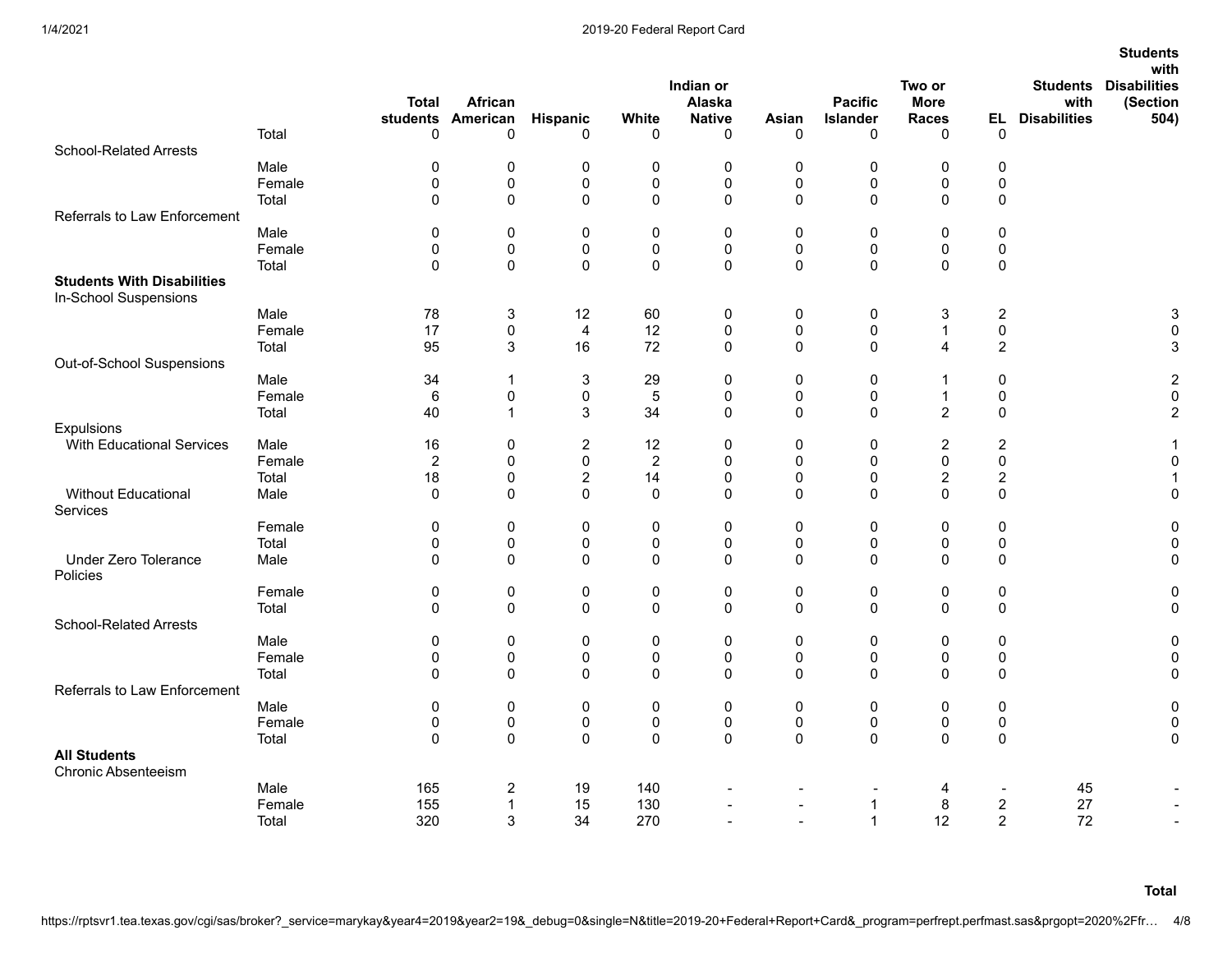|                                                                            | τοται |
|----------------------------------------------------------------------------|-------|
| Incidents of Violence                                                      |       |
| Incidents of rape or attempted rape                                        |       |
| Incidents of sexual assault (other than rape)                              |       |
| Incidents of robbery with a weapon                                         |       |
| Incidents of robbery with a firearm or explosive device                    |       |
| Incidents of robbery without a weapon                                      |       |
| Incidents of physical attack or fight with a weapon                        |       |
| Incidents of physical attack or fight with a firearm or explosive device   |       |
| Incidents of physical attack or fight without a weapon                     |       |
| Incidents of threats of physical attack with a weapon                      |       |
| Incidents of threats of physical attack with a firearm or explosive device |       |
| Incidents of threats of physical attack without a weapon                   |       |
| Incidents of possession of a firearm or explosive device                   |       |
| Allegations of Harassment or bullying                                      |       |
| On the basis of sex                                                        |       |
| On the basis of race                                                       |       |
| On the basis of disability                                                 |       |
| On the basis of sexual orientation                                         |       |
| On the basis of religion                                                   |       |
|                                                                            |       |

Part (viii)(II) This section provides information from the 2017-18 Civil Right Data Collection (CRDC) surveys, submitted by school districts to the Office for Civil Rights, on the number of students enrolled in preschool programs and accelerated coursework to earn postsecondary credit while still in high school.

|                                     |        |                          |                     |                 |       | Indian or               |                          |                                   | Two or                      |     | <b>Students</b>             |
|-------------------------------------|--------|--------------------------|---------------------|-----------------|-------|-------------------------|--------------------------|-----------------------------------|-----------------------------|-----|-----------------------------|
|                                     |        | <b>Total</b><br>students | African<br>American |                 | White | Alaska<br><b>Native</b> | Asian                    | <b>Pacific</b><br><b>Islander</b> | <b>More</b><br><b>Races</b> | EL. | with<br><b>Disabilities</b> |
| Preschool Programs                  |        |                          |                     | <b>Hispanic</b> |       |                         |                          |                                   |                             |     |                             |
|                                     | Male   | 188                      | 5                   | 39              | 130   |                         |                          |                                   | 6                           | 14  | 11                          |
|                                     | Female | 155                      | 3                   | 38              | 106   |                         | $\overline{2}$           |                                   | 6                           |     | 3                           |
|                                     | Total  | 343                      | 8                   | 77              | 236   |                         | 9                        |                                   | 12                          | 21  | 14                          |
| <b>Accelerated Coursework</b>       |        |                          |                     |                 |       |                         |                          |                                   |                             |     |                             |
| <b>Advanced Placement Courses</b>   | Male   | 101                      | $\overline{2}$      | 11              | 84    | $\mathbf{0}$            | 2                        |                                   |                             |     | 3                           |
|                                     | Female | 117                      | 3                   | 13              | 91    |                         | 6                        |                                   |                             |     |                             |
|                                     | Total  | 218                      | 5                   | 24              | 175   | 0                       | 8                        |                                   | 5                           | 0   | 4                           |
| International Baccalaureate Courses | Male   |                          |                     |                 |       |                         | $\overline{\phantom{0}}$ |                                   | $\overline{\phantom{a}}$    |     |                             |
|                                     | Female |                          |                     |                 |       |                         | $\overline{\phantom{0}}$ |                                   | $\overline{\phantom{0}}$    |     |                             |
|                                     | Total  |                          |                     |                 |       |                         |                          |                                   |                             |     |                             |
| Dual Enrollment/Dual Credit         | Male   | 32                       | 2                   | 4               | 24    | 0                       | 0                        | 0                                 | 2                           | 0   | $\mathbf 0$                 |
| Programs                            |        |                          |                     |                 |       |                         |                          |                                   |                             |     |                             |
|                                     | Female | 68                       | 0                   | 5               | 62    | $\mathbf{0}$            |                          |                                   |                             | 0   | 0                           |
|                                     | Total  | 100                      | $\overline{2}$      | 9               | 86    | 0                       |                          |                                   | $\sim$                      | 0   | 0                           |

'-' Indicates there are no data available in the group.

'-3' Indicates skip logic failure.

'-8' Indicates EDFacts missing data.

'-9' Indicates not applicable / skipped.

'-11' Indicates suppressed data. Blank cell indicates the student group is not applicable to this report. **Total**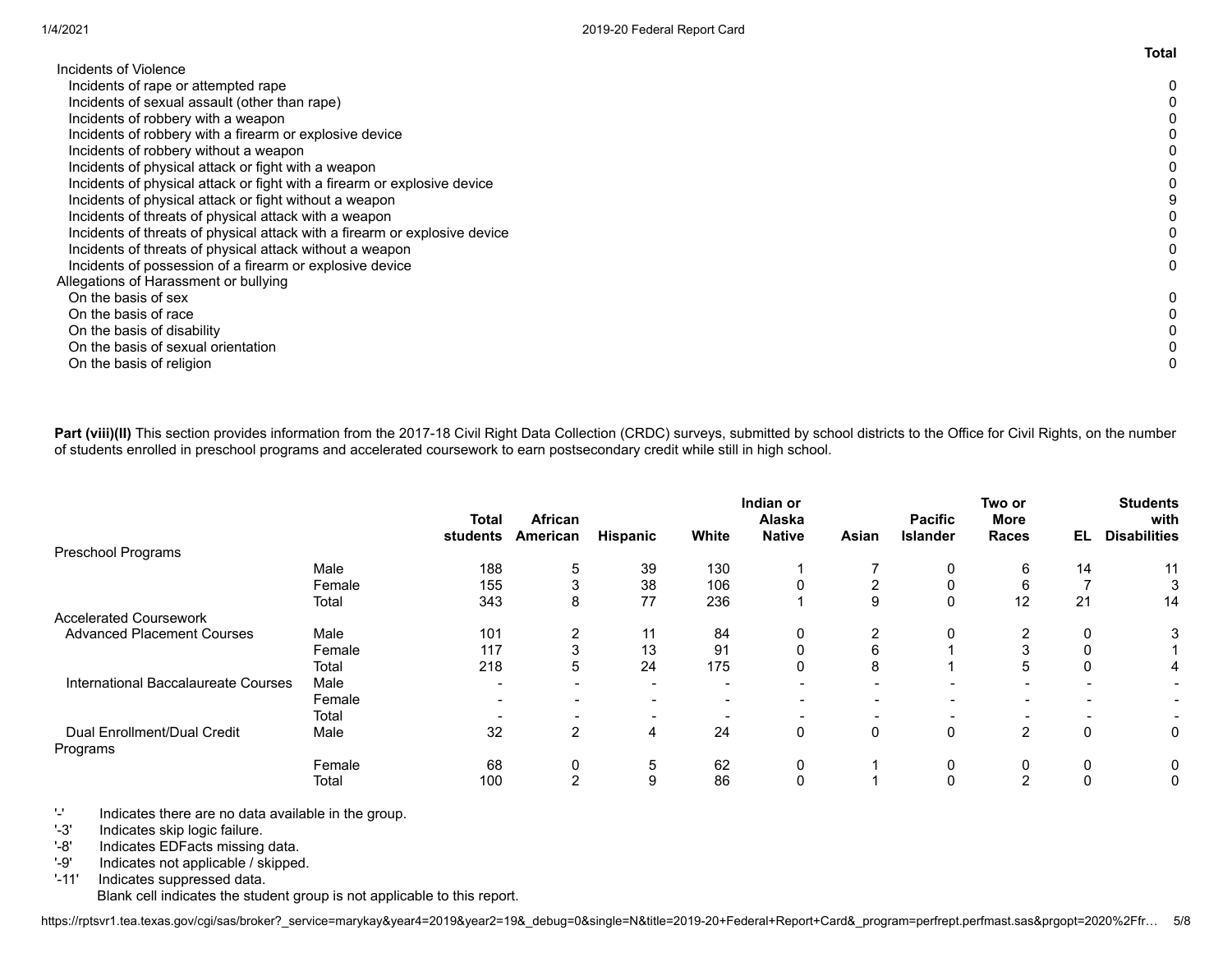#### **Part (ix): Teacher Quality Data**

This section provides information on the professional qualifications of teachers, including information disaggregated by high- and low-poverty schools on the number and percentage of (I) inexperienced teacher, principals, and other school leaders; (II) teachers teaching with emergency or provisional credentials; and (III) teachers who are not teaching in the subject or field for which the teacher is certified or licensed.

|                                                                                                        |                       | <b>All School</b>       |               | <b>High-Poverty Schools</b> |               | <b>Low-Poverty Schools</b> |  |
|--------------------------------------------------------------------------------------------------------|-----------------------|-------------------------|---------------|-----------------------------|---------------|----------------------------|--|
| Inexperienced Teachers, Principals, and Other School Leaders                                           | <b>Number</b><br>53.3 | <b>Percent</b><br>20.2% | <b>Number</b> | <b>Percent</b>              | <b>Number</b> | <b>Percent</b>             |  |
| Teachers Teaching with Emergency or Provisional Credentials                                            | 7.5                   | 3.0%                    |               |                             |               |                            |  |
| Teacher Who Are Not Teaching in the Subject or Field for Which<br>the Teacher is Certified or Licensed | 22.0                  | 8.9%                    |               |                             |               |                            |  |

'-' Indicates there are no data available in the group. Blank cell indicates data are not applicable to this report.

#### **Part (x): Per-Pupil Expenditure**

This section provides information on the per-pupil expenditures of federal, state, and local funds, including actual personnel expenditures and actual non-personnel expenditures, disaggregated by source of funds, for each school district and campus for the 2019-20 fiscal year.

*To be updated by June 30th, 2021.*

#### **Part (xi): STAAR Alternate 2 Participation**

This section provides information on the number and percentage of students with the most significant cognitive disabilities who take STAAR Alternate 2, by grade and subject for the 2019-20 school year.

*Due to the impact of COVID-19, the USDE waived reporting requirements in Section 1111(h)(1)(C)(xi) (number and percentage of students with the most significant cognitive disabilities taking an alternate assessment) for the 2019-20 school year.*

#### **Part (xii):** Statewide National Assessment of Educational Progress (NAEP)

This section provides results on the state academic assessments in reading and mathematics in grades 4 and 8 of the 2019 National Assessment of Educational Progress, compared to the national average of such results.

#### **State Level: 2019 Percentages at NAEP Achievement Levels**

|         |                |                      | % Below Basic |         |    | % At or Above Basic |            | % At or Above Proficient |    | % At Advanced |
|---------|----------------|----------------------|---------------|---------|----|---------------------|------------|--------------------------|----|---------------|
| Grade   | <b>Subiect</b> | <b>Student Group</b> | тv<br>. .     | US      | ТX | US                  | $\sqrt{ }$ | บร                       | ТX | บร            |
| Grade 4 | Reading        | <b>Dverall</b>       | 39            | ົ<br>⊬ب | 61 | 66                  | ٩N<br>ັບບ  | つに<br>◡                  |    |               |
|         |                | Black                | гr<br>ັ       | 52      | 48 | 48                  |            |                          |    |               |

https://rptsvr1.tea.texas.gov/cqi/sas/broker?\_service=marykay&year4=2019&year2=19&\_debug=0&single=N&title=2019-20+Federal+Report+Card&\_program=perfrept.perfmast.sas&prgopt=2020%2Ffr... 6/8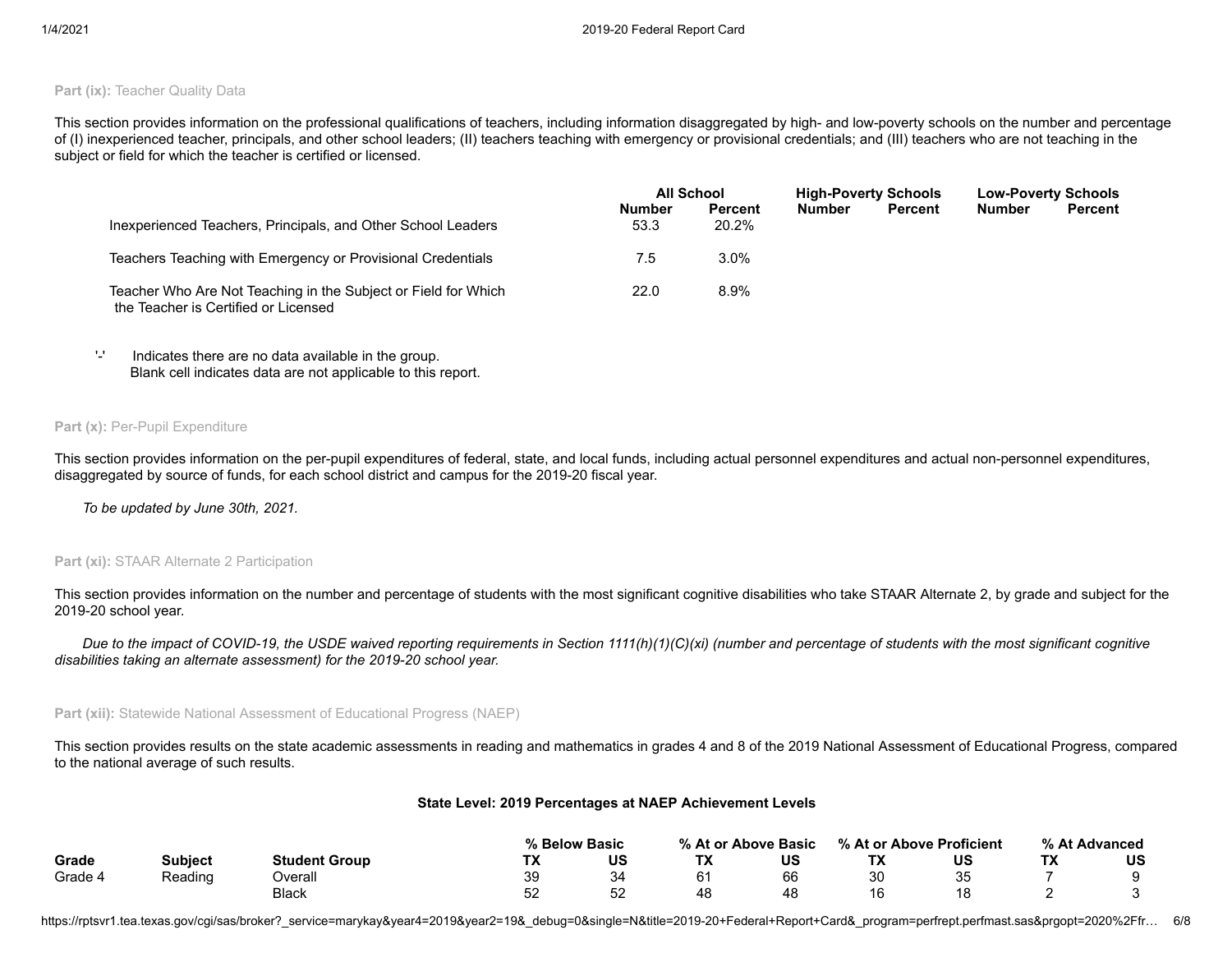#### 1/4/2021 2019-20 Federal Report Card

|         |                    |                                   |           | % Below Basic  | % At or Above Basic |           | % At or Above Proficient |                | % At Advanced  |                  |
|---------|--------------------|-----------------------------------|-----------|----------------|---------------------|-----------|--------------------------|----------------|----------------|------------------|
| Grade   | <b>Subject</b>     | <b>Student Group</b>              | <b>TX</b> | US             | <b>TX</b>           | <b>US</b> | <b>TX</b>                | US             | <b>TX</b>      | <b>US</b>        |
|         |                    | Hispanic                          | 48        | 45             | 52                  | 55        | 21                       | 23             | 3              | $\overline{4}$   |
|         |                    | White                             | 22        | 23             | 78                  | 77        | 48                       | 45             | 12             | 12               |
|         |                    | American Indian                   | $\star$   | 50             | $\star$             | 50        | $\star$                  | 19             | $\star$        | $\mathbf{3}$     |
|         |                    | Asian                             | 11        | 18             | 89                  | 82        | 65                       | 57             | 25             | 22               |
|         |                    | Pacific Islander                  | $\star$   | 42             | $\star$             | 58        | $\star$                  | 25             | $\star$        | $\overline{4}$   |
|         |                    | Two or More Races                 | 26        | 28             | 74                  | 72        | 38                       | 40             | 6              | 11               |
|         |                    | Econ Disadv                       | 50        | 47             | 50                  | 53        | 19                       | 21             | 3              | $\sqrt{3}$       |
|         |                    | <b>Students with Disabilities</b> | 79        | 73             | 21                  | 27        | 8                        | 10             | 1              | $\overline{c}$   |
|         |                    | English Language Learners         | 61        | 65             | 39                  | 35        | 12                       | 10             | $\overline{c}$ | $\mathbf{1}$     |
|         | <b>Mathematics</b> | Overall                           | 16        | 19             | 84                  | 81        | 44                       | 41             | 9              | 9                |
|         |                    | <b>Black</b>                      | 24        | 35             | 76                  | 65        | 32                       | 20             | 3              | $\overline{2}$   |
|         |                    | Hispanic                          | 19        | 27             | 81                  | 73        | 35                       | 28             | 4              | $\mathfrak{S}$   |
|         |                    | White                             | 8         | 11             | 92                  | 89        | 59                       | 52             | 16             | 12               |
|         |                    | American Indian                   | $\star$   | 33             | $\star$             | 67        | $\star$                  | 24             | $\star$        | $\overline{4}$   |
|         |                    | Asian                             | 4         | $\overline{7}$ | 96                  | 93        | 82                       | 69             | 45             | 28               |
|         |                    | Pacific Islander                  | $\star$   | 36             | $\star$             | 64        | $\star$                  | 28             | $\star$        | 6                |
|         |                    | Two or More Races                 | 9         | 16             | 91                  | 84        | 51                       | 44             | 9              | 10               |
|         |                    | Econ Disadv                       | 21        | 29             | 79                  | 71        | 32                       | 26             | 3              | $\sqrt{3}$       |
|         |                    | <b>Students with Disabilities</b> | 55        | 54             | 45                  | 46        | 13                       | 14             | $\mathbf{1}$   | $\boldsymbol{2}$ |
|         |                    | English Language Learners         | 24        | 41             | 76                  | 59        | 29                       | 16             | $\overline{c}$ | $\mathbf{1}$     |
| Grade 8 | Reading            | Overall                           | 33        | 27             | 67                  | 73        | 25                       | 34             | $\overline{c}$ | 4                |
|         |                    | <b>Black</b>                      | 53        | 46             | 47                  | 54        | 41                       | 15             | n/a            | $\mathbf{1}$     |
|         |                    | Hispanic                          | 38        | 37             | 62                  | 63        | 19                       | 22             | $\mathbf 1$    | $\overline{2}$   |
|         |                    | White                             | 20        | 18             | 80                  | 82        | 35                       | 42             | 3              | $\sqrt{5}$       |
|         |                    | American Indian                   | $\star$   | 41             | $\star$             | 59        | $\star$                  | 19             | $\star$        | $\mathbf{1}$     |
|         |                    | Asian                             | 8         | 13             | 92                  | 87        | 59                       | 57             | 11             | 13               |
|         |                    | Pacific Islander                  | $\star$   | 37             | $\star$             | 63        | $\star$                  | 25             | $\star$        | $\sqrt{2}$       |
|         |                    | Two or More Races                 | 26        | 24             | 74                  | 76        | 25                       | 37             | -1             | $\mathbf 5$      |
|         |                    | Econ Disadv                       | 43        | 40             | 57                  | 60        | 15                       | 20             | n/a            | $\mathbf{1}$     |
|         |                    | <b>Students with Disabilities</b> | 81        | 68             | 19                  | 32        | 3                        | $\overline{7}$ | n/a            | n/a              |
|         |                    | English Language Learners         | 66        | 72             | 34                  | 28        | 4                        | 4              | n/a            | n/a              |
|         | Mathematics        | Overall                           | 32        | 31             | 68                  | 69        | 30                       | 34             | $\overline{7}$ | 10               |
|         |                    | <b>Black</b>                      | 48        | 53             | 52                  | 47        | 16                       | 14             | $\overline{c}$ | $\overline{2}$   |
|         |                    | Hispanic                          | 37        | 43             | 63                  | 57        | 21                       | 20             | 3              | $\overline{4}$   |
|         |                    | White                             | 20        | 20             | 80                  | 80        | 44                       | 44             | 13             | 13               |
|         |                    | American Indian                   | $\star$   | 49             | $\star$             | 51        | $\star$                  | 15             | $\star$        | $\mathbf{3}$     |
|         |                    | Asian                             | 10        | 12             | 90                  | 88        | 71                       | 64             | 36             | 33               |
|         |                    | Pacific Islander                  | $\star$   | 45             | $\star$             | 55        | $\star$                  | 21             | $\star$        | $\overline{4}$   |
|         |                    | Two or More Races                 | 25        | 27             | 75                  | 73        | 41                       | 38             | 11             | 12               |
|         |                    | Econ Disadv                       | 41        | 46             | 59                  | 54        | 19                       | 18             | $\overline{c}$ | $\sqrt{3}$       |
|         |                    | <b>Students with Disabilities</b> | 73        | 73             | 27                  | 27        | 5                        | 6              |                | $\sqrt{2}$       |
|         |                    | English Language Learners         | 60        | 72             | 40                  | 28        | 8                        | 5              | 1              | $\mathbf{1}$     |

## **State Level: 2019 NAEP Participation Rates for Students with Disabilities and Limited English Proficient Students**